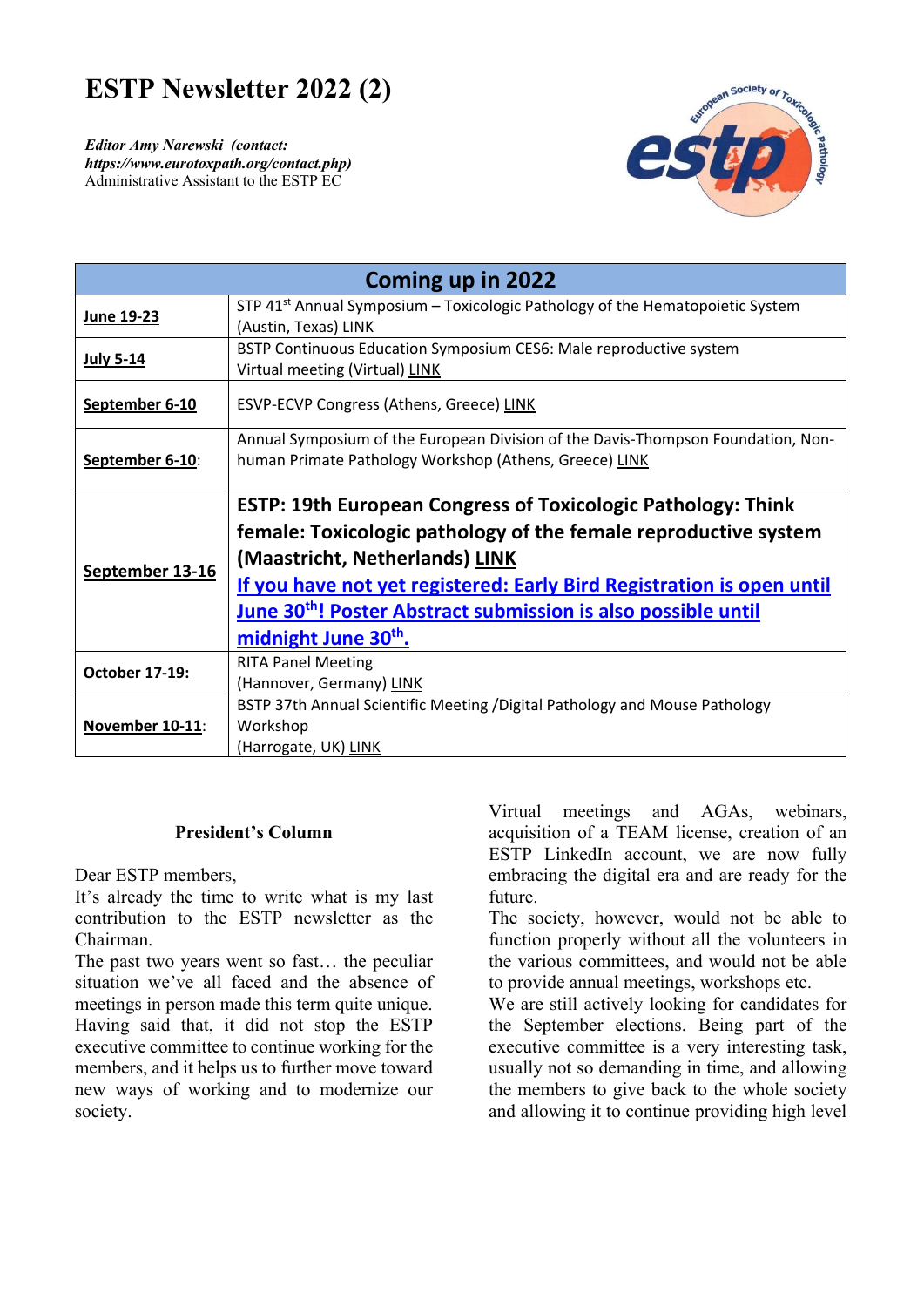educational content. So please, there is still time to nominate yourself and being part of the future of the ESTP.

Looking forward to seeing you in Maastricht, in the meantime have a peaceful summer!

Kind regards, Franck Franck Chanut ESTP Chairman

#### **In memoriam Professor Dr. med. Dr. h.c. mult. Ulrich Mohr**



On March 30, 2022, our honorary ESTP member, Professor Mohr, died at his home in Hannover, Germany, where he has lived with his family since 1976. He was buried in the family grave on April 13, 2022. Professor Mohr was born in 1931 in Frankfurt/Main and grew up in Frankfurt/Main and Munich.

After graduating from high school, he studied medicine in Munich, received his doctorate there (1958) and habilitated (1967) at the German Cancer Center in Heidelberg.

His path to scientific success started here with the experimental proof of transplacental carcinogenesis.

In 1968 Prof. Mohr was appointed a full university professor and director of the Institute for Experimental Pathology at the Hannover Medical School. He held this position until 2000 when he retired. At that time his deep interest was in research of agents supposed to be

carcinogenic to humans, in rodents for exploration and *in vitro* models with respiratory tissue. In 1981, Prof. Mohr was awarded with the German Research Prize for his work on the effects of PAHs on cell and organ cultures *in vitro*. He also paid particular attention to medical student training in histopathology. In addition to his duties at the Medical School Hannover, in 1982, he was a founding father of the Fraunhofer Institute of Aerosol Research in Hannover, which is located next to the university campus. After his retirement from the Hannover Medical school, Professor Mohr was a co-founder of the CULTEX labs (2007), which offered alternative techniques for exposure of cells to airborne pollutants, so that he could further pursue his scientific interests.

In 1978, Professor Mohr initiated and organized the annual ILSI Histopathology Seminars, which for nearly two decades provided training in laboratory animal pathology in Europe, the US and Japan, as a combination of oral presentations and glass slide seminars given by experts from all over the world. He also edited and co-edited a number of books essential in the field of toxicologic pathology with worldwide acceptance, such as the IARC WHO Monographs on "Pathology of Tumours in Laboratory Animals" – "Vol I Tumours of the Rat", "Vol 2 Tumours of the Mouse" and "Vol 3 Tumours of the Hamster", ten volumes of the "International Classification of Rodent Tumours, Part I - the Rat", and the textbook of the "International Classification of Rodent Tumours, the Mouse", as well as "Pathobiology of the Ageing Rat" and "Pathobiology of the Ageing Mouse". He was the editor of several monographs in the field of Inhalation Toxicology. His work contributed greatly to the training and continuing professional education of our membership.

As director of the Fraunhofer Institute of Toxicology and Aerosol Research, Professor Mohr initiated in 1987, jointly with representtatives of chemical and pharmaceutical industry, the RITA project, a database of peer reviewed spontaneous tumors occurring in laboratory animals. The RITA project was one of the main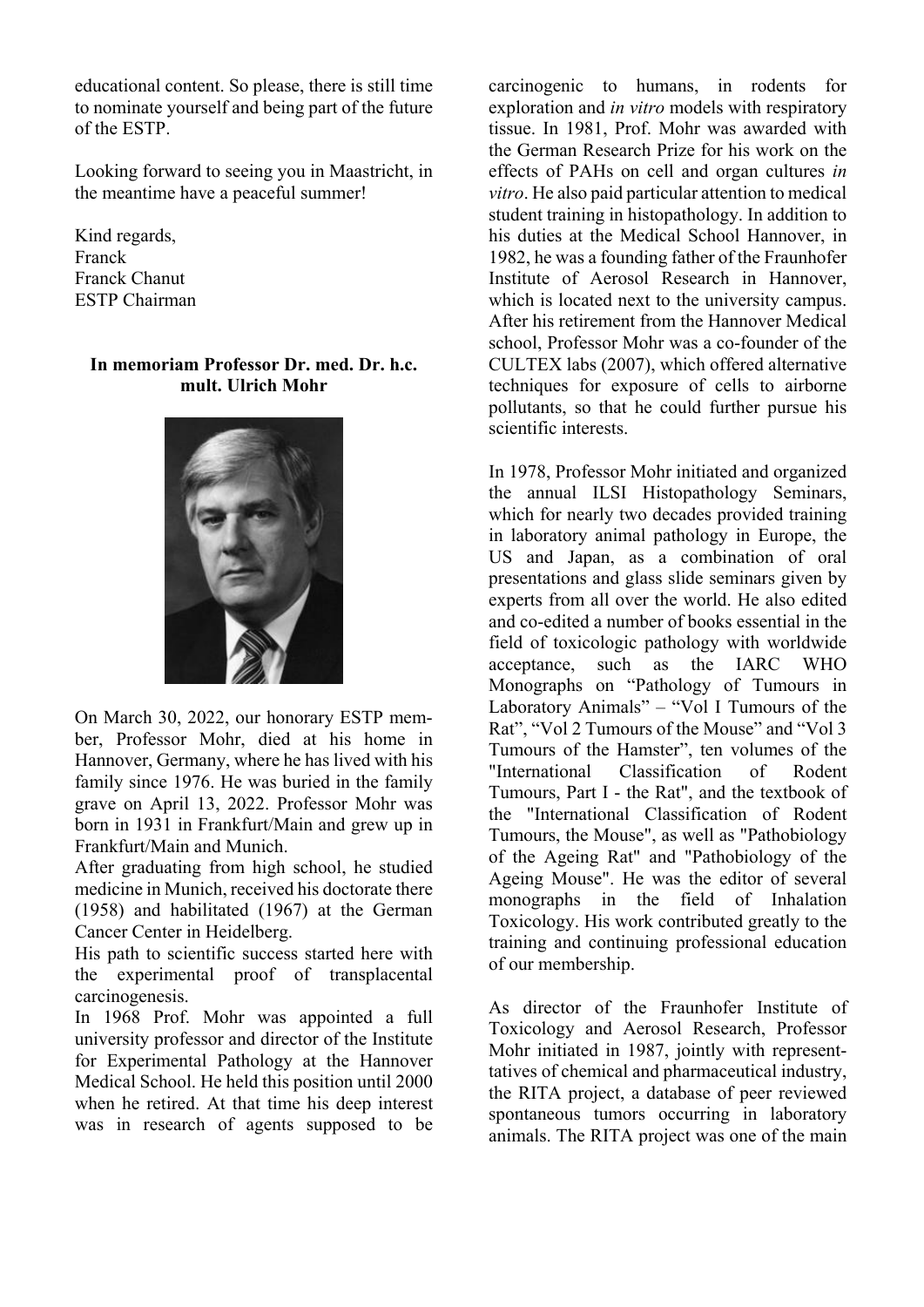drivers in establishment of internationally harmonized diagnostic criteria for neoplasms in rodents (INHAND), and which has been used intensely to the benefit of our membership.

Professor Mohr was the co-editor of the journal "Experimental Pathology", and later editor inchief of the journal "Experimental and Toxicologic Pathology", which was the official journal of the GTP for many years. He was author or co-author of more than 600 scientific publications and supervisor of more than 90 doctoral theses and 21 habilitations.

Professor Mohr received honorary doctorates from the University of Buenos Aires (Argentina), Barcelona (Spain), Kirov (Russia) and Chiang Mai (Thailand). In 2000, in recognition of his outstanding contributions to our society, Professor Mohr became honorary member of the GTP, which was transformed to the European Society of Toxicologic Pathology in 2002.

With Professor Mohr we have lost a scientist with outstanding contributions to the education in laboratory rodent pathology. Furthermore, and even more important than his scientific achievements, Ulrich Mohr was a warm hearted, approachable personality. His direct and positive attitude to help and support was always a personal guidance for young scientists. We will miss this outstanding scientist, teacher, mentor, and fellow human being!

Thomas Nolte, Heinrich Ernst, Paul-Georg Germann, Susanne Rittinghausen

#### **ESTP Mission and Vision- thank you for your contribution!**

Twenty-one years after its foundation, the ESTP council has started an initiative to review and renew the Mission and Vision statements of our society. For this, we have asked you all for your input and opinion. Many thanks to all those who have taken the time to share your views with us! Here is an early snapshot of the results:

While most respondents seemed to be happy with the work of the ESTP, there were some strong suggestions on what to focus in particular. These included a greater focus on training and engaging early career pathologists, digitization, and general societal topics like sustainability. A stronger engagement with other professional groups was also on the wish list.



Motivating young pathologists to enter the profession and bringing some "fresh blood" to the active group in ESTP involved in organising events was foremost in many respondents' mind. In fact, we are working on this- watch this space at the next AGM!

Another critical point is communication. Are you hearing enough from us, and is the content of the communication, right? Respondents wanted to hear more about the activities of our various work streams. Other topics on the agenda include future areas for work streams, our communication strategy, and a closer relationship with other professional organisations besides pathology societies.

The questionnaire was only the first step. In the next months, the Mission and Vison task force will develop these ideas further until we have both a proposal for new M&V statements and an action plan to put them into practice. For all those who are interested in being part of this, please contact our secretariat at estp-visionmission@posteo.de<sup>1)</sup>! For those who haven't responded yet, the questionnaire is still open until the 30<sup>th</sup> June and can be accessed HERE. WE look forward to hearing from you!

1) Please note, there was no automatic email from the questionnaire to us; if you have indicated that you would like to be involved, please use the email address above.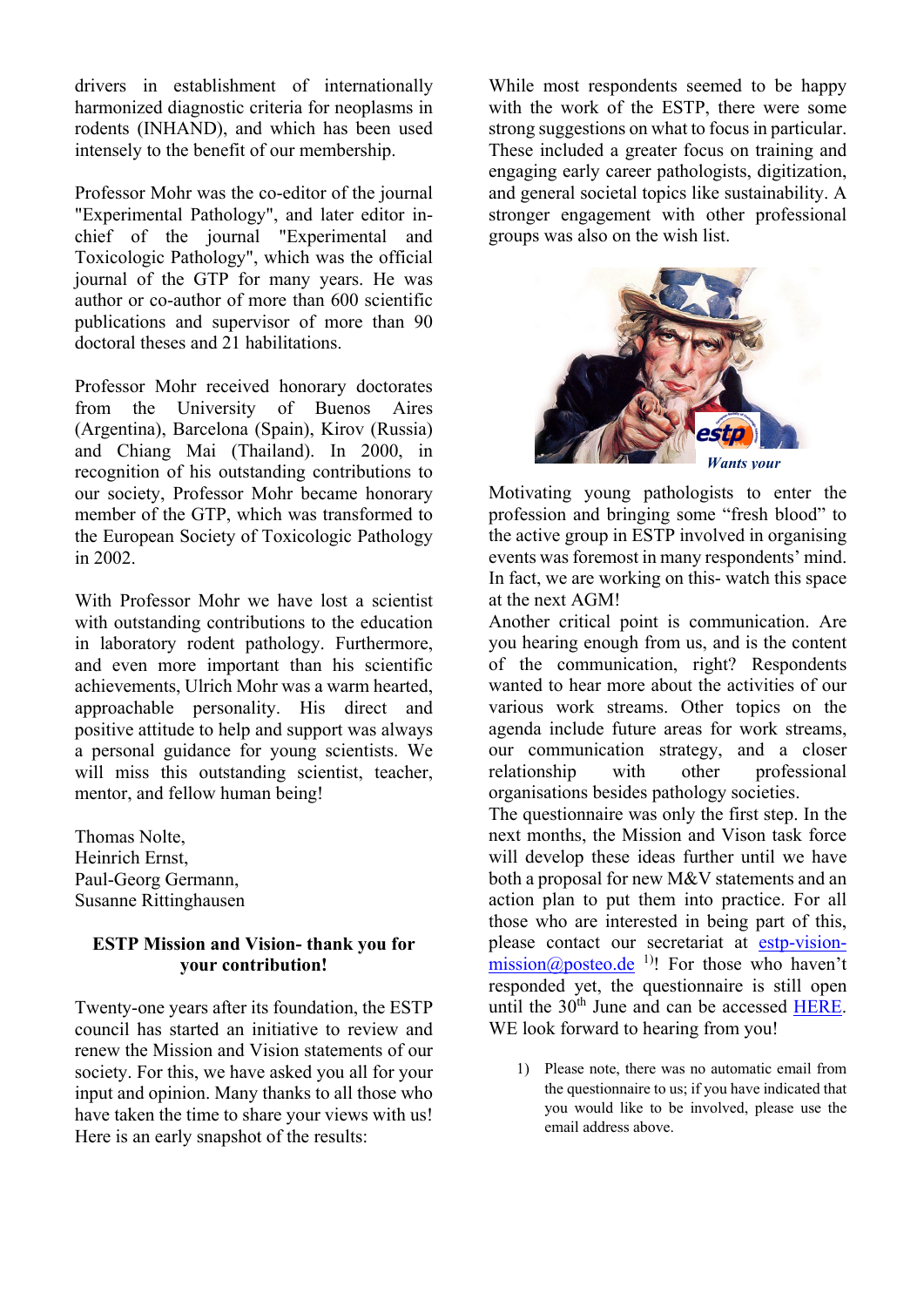#### **ESTP Congress in Maastricht, 13th-16th of September 2022: An update of this LIVE event!**

The period of holidays is approaching fast and will quickly be followed by the ESTP Congress in Maastricht in September. Therefore, the Scientific Organizing Committee of the congress would like to give a short update. As you have probably heard, the professional congress organization (formerly in the hands of Solution Office) is now taken over by Pauwels Congress Organisers, which are located in Maastricht. With their help a new website for the ESTP, ESVP and ECVP has been launched. On this website you can find all the information of the congresses of the ESTP, ESVP and ECVP. We would certainly recommend to have a look (Home | ESVP-ECVP-ESTP congress (esvpecvp-estp-congress.eu)).

We believe that the program of this year's ESTP Congress (entitled: "Think Female") will provide an excellent mix of scientific subjects in the area of female reproductive organs, disease, carcinogenicity, animal models, new techniques, endocrine testing and regulatory perspectives. In addition, some interactive mystery cases will be presented and in the INHAND lecture some aspects of fish pathology will be covered.

We are very happy to announce that the Maronpot Guest Lecture and the Chirukandath Gopinath award will be granted to two well recognized speakers presenting at the congress. Besides these awards also a poster and publication award will be granted during the congress.

If this is not reason enough to register for the congress in Maastricht, we would like to add that Maastricht is one of the most beautiful cities of the Netherlands containing beautiful historic districts and contemporary architecture. Besides many boutiques in the old town, there are very good restaurants and cozy bars to meet with the many colleagues that will be present at the congress.

Tot ziens in Maastricht The Scientific Organizing Committee

#### **Early career pathologists networking lunchbreak Maastricht 2022**

Dear colleagues, dear young pathologists,

as you know our profession is in the face of a tremendous change, experienced colleagues will retire, younger colleagues are desperately needed to replace the retired colleagues.

Young veterinarians seeking to become a pathologist undergo extensive training, but in many cases toxicologic pathology is only covered briefly, if at all, in this training phase. After years of training and the board examination our young colleagues decide in which field of pathology they want to proceed. Many have not had the possibility to get to know the field of toxicopathology. The ESTP installed many years ago the role of the Councillor of the younger generation to bridge the gap between training and working in industry and to give the younger generation a voice in the ESTP executive board.

In my role as Councillor of the Younger generation I am aiming to set up a network of young pathologists from different branches of toxicologic pathology (pharmaceutical industry, chemical industry and CRO) and different countries. The aim of this network is to better connect pathologists in an early career phase (less than 10 years in industry) and to provide a platform for discussion of challenges and opportunities in this career phase.

The kick-off of this network will be the Early career pathologist lunch break at the ESTP Maastricht congress in 2022. If you are an early career pathologist interested in networking with other early career colleagues, please join us on Wednesday September 14<sup>th</sup> at 12.15.

Best regards,

Simone Tangermann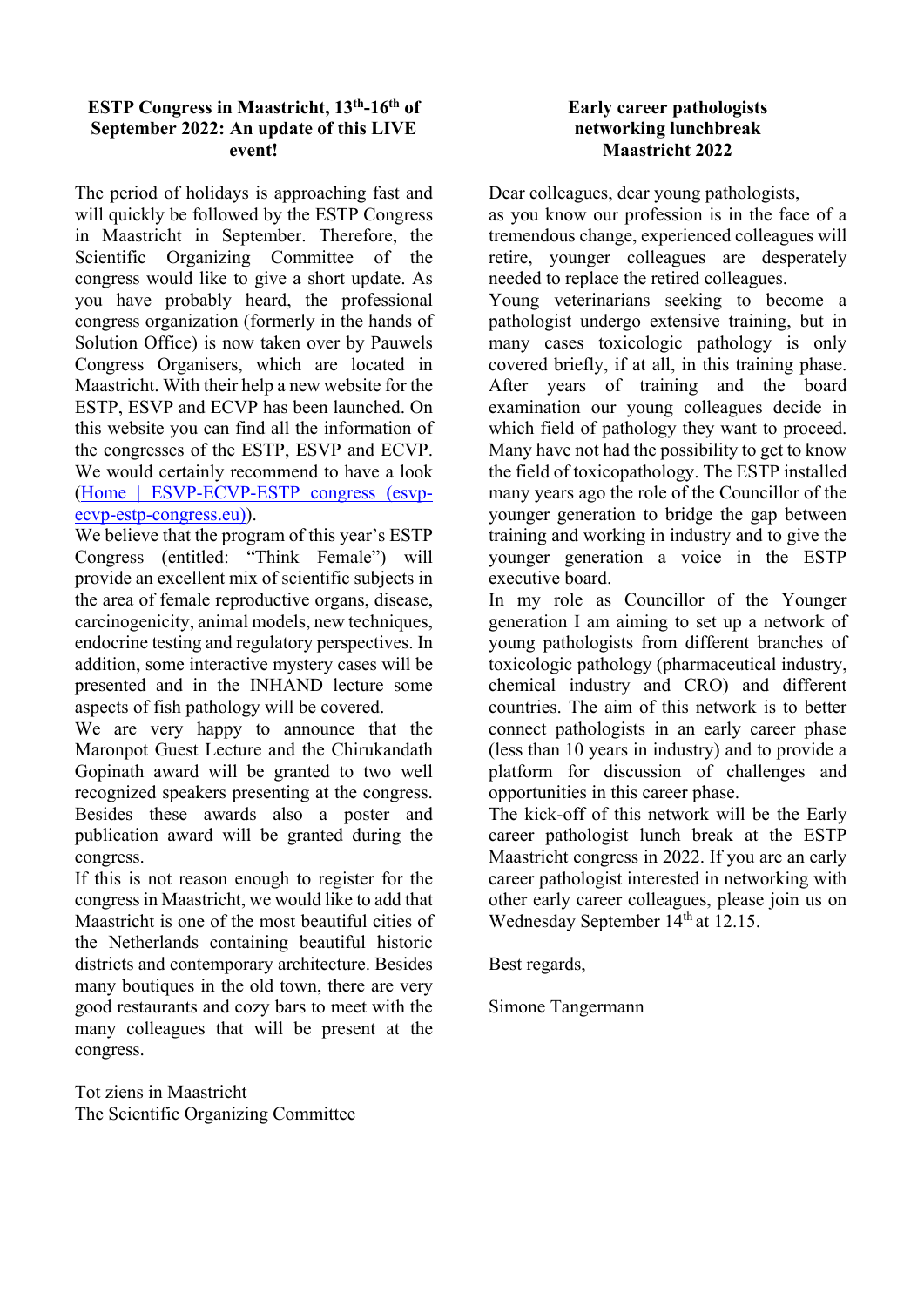# **9th ESTP International Expert Workshop "Assessment of the biological/toxicological relevance of clinical pathology changes " Final webinar**

In an effort to better align the positioning of clinical pathology findings in reports and regulatory documents amongst the global clinical pathology toxicologic pathology community, a new  $(9<sup>th</sup>)$  ESTP International Expert Workshop had been formed at the beginning of 2021, to discuss the inconsistent utilization of terms such as "biologic relevance" and "toxicologic relevance".

Twenty-four international experts in (toxicologic) clinical pathology spanning the pharmaceutical and chemical industries, contract research organizations, and regulatory authorities met for 12 preparatory videoconferences to address the discrepant use of these and similar terms.

Videoconferences combined individual presentations and group discussions. Topics included biologic variation, appropriate comparisons, statistics, reporting, anatomic pathology correlations, nonstandard biomarkers including immunophenotyping, indirect (secondary) clinical pathology findings, and a weight-of-evidence approach.

On the  $5<sup>th</sup>$  and  $6<sup>th</sup>$  of April, 2022, results of these preparatory VCs were presented to a registered audience of more than 150 international scientists in an interactive webinar format, consisting of two half-day parts with short presentations, expert discussion rounds and Q&A sessions involving the audience.

The high number of participants clearly showed the importance of the workshop topic, not only for the toxicologic (clinical) pathology community, but also for toxicologists (study directors, project representatives…).

An initial live survey conducted at the beginning of the webinar showed that more of the audience

use toxicological relevance versus biological relevance with the majority utilizing the terms more commonly in the negative context (e.g. "not toxicologically relevant"). Another live survey at the end of the webinar did not note significant changes in the acceptance or avoidance of these terms.

During the webinar, the terms provoked a lot of discussion but were not adopted or endorsed by the expert working group. In addition, it was made clear that any use of terminology to convey the importance of a clinical pathology finding would need additional substantiation as these terms in isolation are vague and lack clear meaning.

Results of the workshop will be presented as posters at this year's STP and ESTP meetings and will lead to a publication in our society journal, *Toxicologic Pathology*.

Best regards,

Gabi Pohlmeyer-Esch

For the workshop organizers Monika Keresztes Gabriele Pohlmeyer-Esch Lindsay Tomlinson

## **ESTP 2.0. Pathology Subgroup – Spacial Omics**

On the 25th of April 2022 the Pathology 2.0 Spatial omics subgroup presented a webinar as part of the ESTP/BSTP/SFPT and ECVP/ESVP joint webinar activities with the title "Spatial Omics: A new dimension to assess disease mechanisms". More than 100 participants attended the session and gave very positive feedback. These results show the interest by the veterinary pathology community in spatial biology technologies and corroborates the purpose of the subgroup to continue exploring and sharing relevant information related to these.